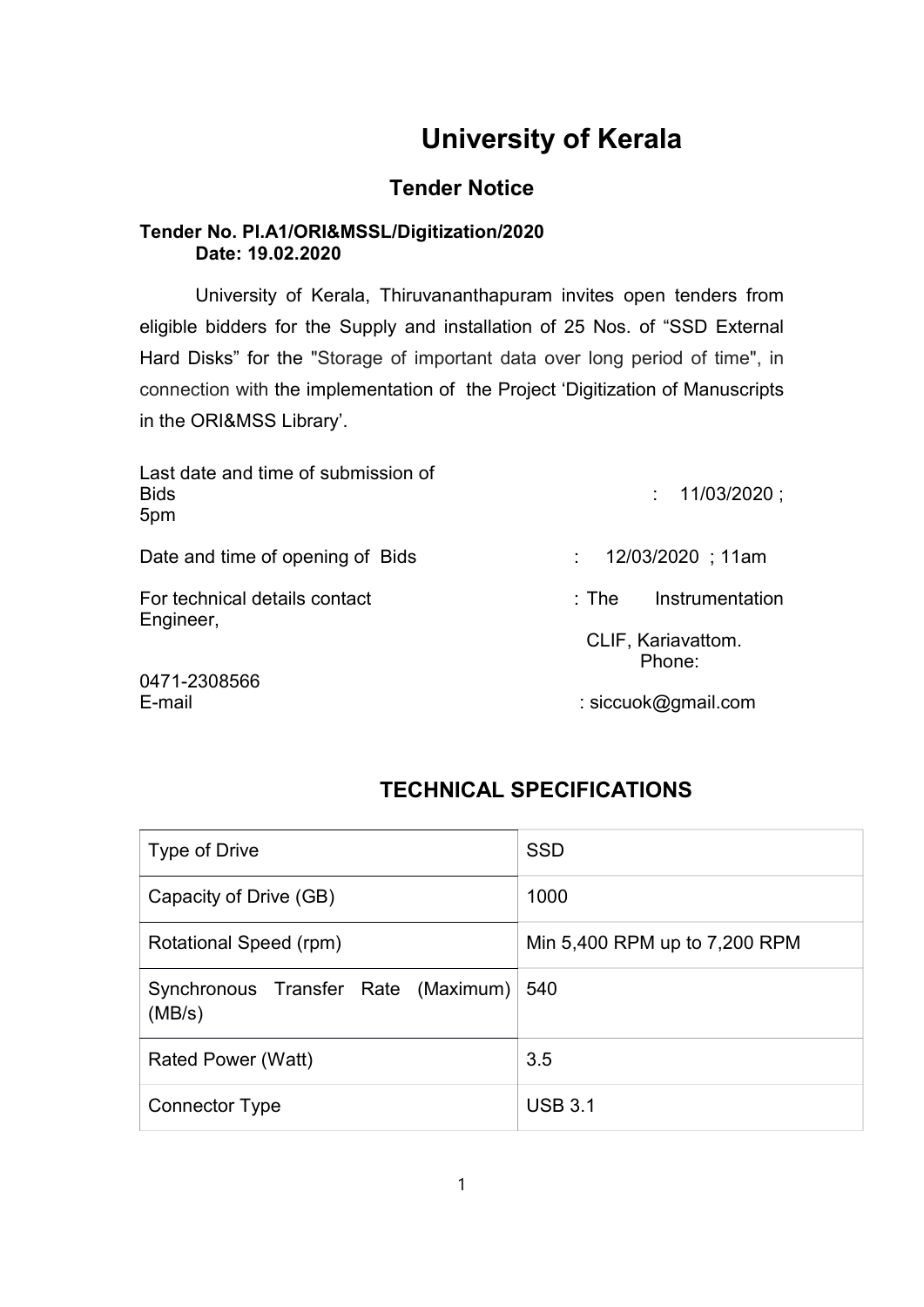| Rated for 24/7/365 operation | Yes     |
|------------------------------|---------|
| Warranty                     | 3 Years |

### Terms and Conditions

 1. The Bids should be submitted with relevant information/documents/ acceptance of all terms

and conditions, strictly as described in this document.

- 2. The bidder should submit the following along with the bid:
- ⦁ Detailed technical compliance of the product quoted with cross reference

⦁ Brochure and literature of the product quoted establishing its Brand, Make, Model and Technical Specifications.

⦁ List of addresses of Offices/Company's Service Centres.

 3. The rate quoted must be inclusive of all charges and taxes, whatsoever is applicable on

 supply of quoted equipments and services. It should be the responsibility of the

 successful bidder to install the equipment at respective sites and no extra charges will be

paid on that account.

4. The specification given is the minimum configuration that is/are required.

Vendors may

choose to supply higher/better/enhanced systems/ peripherals, but their financial quotes

 shall be treated as if they have been offered for the specified configuration only.

 5. The bid shall be typed and signed on all pages by the bidder or a person duly authorized

to bind the bidder to the contract.

 6. The bidder is expected to examine all instructions, forms, terms, condition, and technical

specifications in the tender Documents. Failure to furnish all information